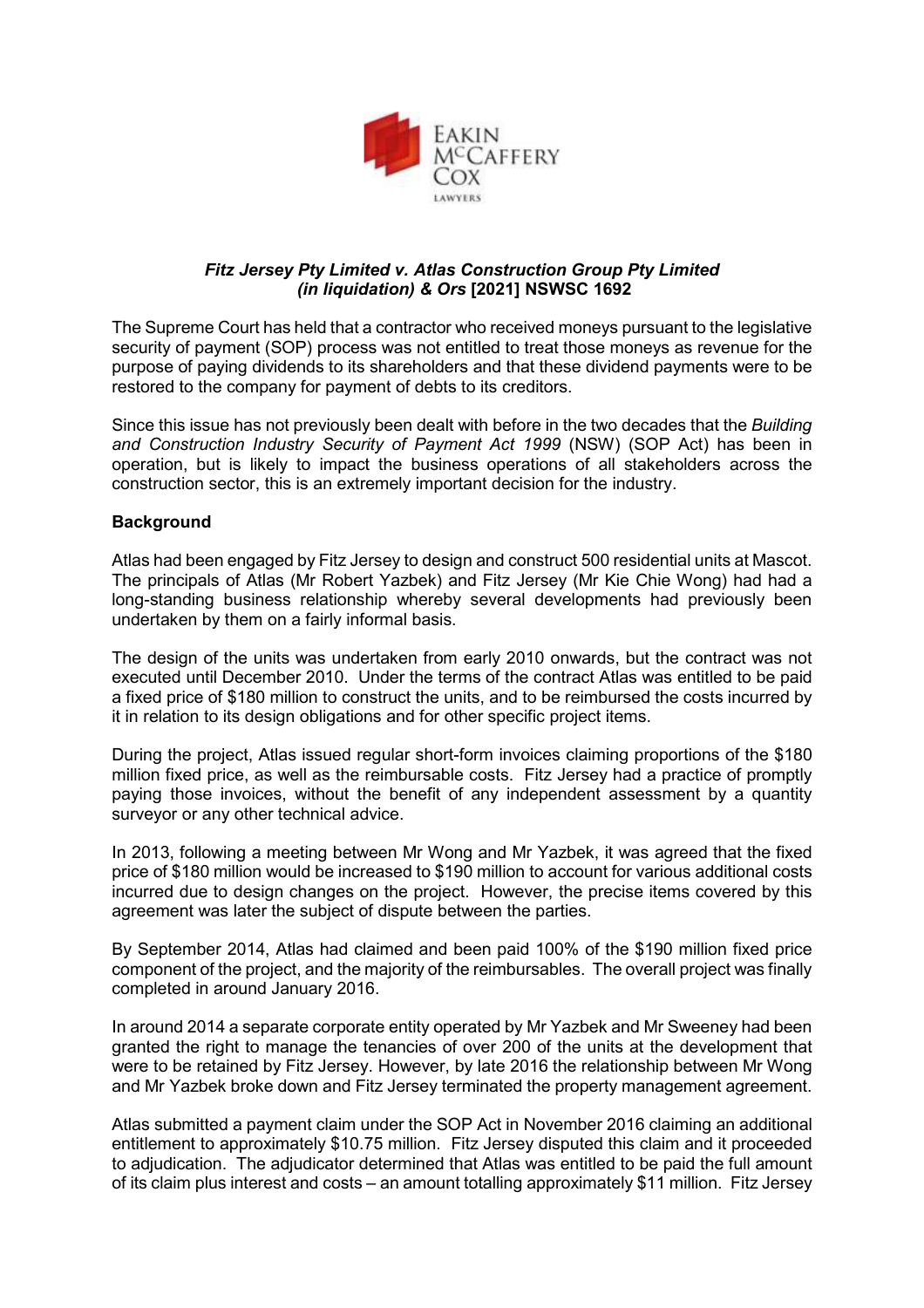commenced proceedings in the Supreme Court challenging the validity of the adjudication on the basis that there was no reference date available to Atlas, and further that the items claimed in the payment claim had already been the subject of the 2013 agreement.

On 3 February 2017 Atlas received the \$11 million from Fitz Jersey pursuant to a garnishee order. On 6 February 2017 the directors of Fitz Jersey (Mr Yazbek and Mr Scott Sweeney) resolved that, after an allowance of approximately \$4 million to pay the ATO for income tax, most of the balance of the security of the \$11 million would be immediately paid out to its shareholders (being corporate entities controlled by Mr Yazbek and Mr Sweeney) by way of dividends. Outstanding loans made by Atlas to the shareholder entities were also written off.

The dividends were paid on 8 February 2017 and over the course of the next six months were circulated around various other entities associated with Mr Yazbek and Mr Sweeney. In September 2017 a large proportion of the funds were used by Mr Yazbek and his wife to purchase a luxury waterfront house at Avalon, New South Wales for around \$13 million.

Fitz Jersey continued its Supreme Court proceedings, amending its claim to include a claim under the contract for reimbursement of over \$30 million for overpayments made to Atlas during the course of the project and including the SOP moneys. Atlas continued to defend the claim. Mr Yazbek was added as a second defendant to the proceedings, on the basis that he had allegedly made various misleading representations to Mr Yazbek with respect to the project and the additional \$10 million paid in 2013.

In April 2018 administrators were appointed to Atlas and it was placed into liquidation. Following an application by Fitz Jersey to the Supreme Court, Mr Bruce Gleeson of Jones Partners was appointed as a replacement liquidator. After holding public examinations into Atlas' affairs during which Mr Yazbek and Mr Sweeney were examined on their actions in February 2017, Mr Gleeson admitted Fitz Jersey as a creditor of Atlas in the sum of around \$12.8 million.

In December 2019 Mr Gleeson assigned to Fitz Jersey various rights that he and the company enjoyed pursuant to the *Corporations Act 2001* (Cth) against the shareholders and the other recipients of the dividend moneys. Fitz Jersey then amended its claim to include these causes of action, adding eight further defendants to the proceedings (including Mr Sweeney and Mrs Yazbek). Fitz Jersey and the Atlas directors and shareholders also separately commenced proceedings against Mr Gleeson appealing his adjudication of Fitz Jersey's proof of debt.

In its amended claim against Mr Yazbek et al, Fitz Jersey claimed (amongst other things) that:

- the declaration and payment of the dividends in February 2017 had left Atlas with insufficient funds to pay its creditors, including Fitz Jersey, in contravention of s.254T(1)(a) of the Corporations Act;
- both Mr Yazbek and Mr Sweeney had breached their respective duties as directors (both under the Corporations Act and otherwise owed to Atlas) by declaring and allowing the payment of the dividends;
- as a consequence, the dividend payments and the following transactions between the directors' related entities were voidable transactions under s.588FE of the Corporations Act;
- the payment of dividends was also an alienation of property with the intention to defeat creditors, and as such was a voidable transaction under s.37 of the *Conveyancing Act* 1919 (NSW);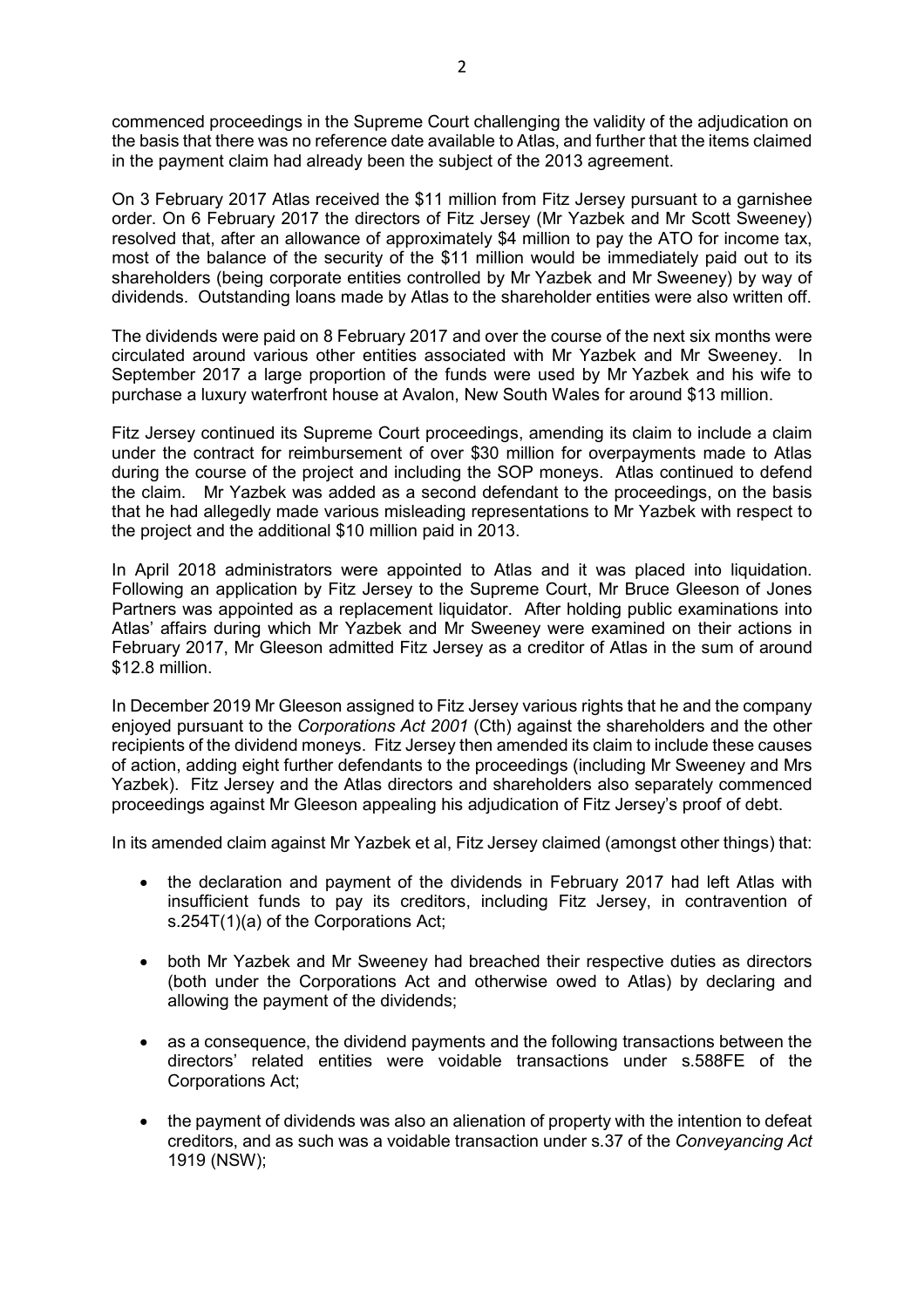• the writing off of the shareholder loans was an unreasonable director-related transaction for the purposes of s.588FDA of the Corporations Act.

## **Atlas' entitlements under the contract**

In order to determine whether Mr Yazbek and Mr Sweeney had breached their respective duties as directors of Atlas, Justice Stevenson first had to consider whether Atlas had been entitled to all the moneys it had received during the course of the project on a final basis under the contract, or whether it was liable to reimburse any moneys to Fitz Jersey.

After considering the evidence about what precisely had been agreed at the 2013 meeting between Mr Yazbek and Mr Wong, and the assessments made by the parties' various experts on Atlas' entitlements under the contract, Justice Stevenson held that Fitz Jersey was entitled to reimbursement of at least \$2,380,059.19, and he invited further submissions from the parties with respect to reimbursement of at least part of some early completion bonuses paid to Atlas.

Accordingly, Atlas had not been entitled to retain at least \$2.3 million of the \$11 million it had been paid from the adjudication determination.

#### **Breach of directors' duties**

Justice Stevenson then turned to the question of whether the directors had breached their respective duties in failing to ensure that adequate funds were retained in Atlas' accounts to repay this sum to Fitz Jersey.

#### *The directors' motivation and actions*

His Honour examined the actions of the directors and their advisers in preparing the adjudication application and in drafting a minute ahead of time for the declaration of the dividend. He held that the pace with which matters progressed from mid-January 2017 to 6 February 2017 showed that Mr Yazbek and Mr Sweeney had determined to enforce the adjudication determination as vigorously and expeditiously as possible and to declare the dividends and thus dispose of the vast bulk of the proceeds of the adjudication determination and the garnisheed amount as soon as possible.

Justice Stevenson also commented that Mr Yazbek and Mr Sweeney must have known that Mr Wong would cause Fitz Jersey to seek to recover the money that had been garnisheed from Fitz Jersey's account.

Importantly, on 6 February 2017 (after becoming aware of the garnisheeing of the amount of the adjudication determination from Fitz Jersey's bank account), its then lawyers had sent an email to Atlas' then lawyers stating:

"*Our client holds great concern about your client's ability to repay the amount obtained pursuant to the Garnishee Order served on the National Australia Bank Limited dated 27 January 2017 …"*

This had been followed up with a letter on the same day stating:

"*We hereby put your client on notice that our client intends to amend its Summons shortly in Proceedings No. 2017/11963 to include a claim for repayment of the garnished amount of \$11,023,799.76 on the basis that your client is not entitled to these moneys under the contract*."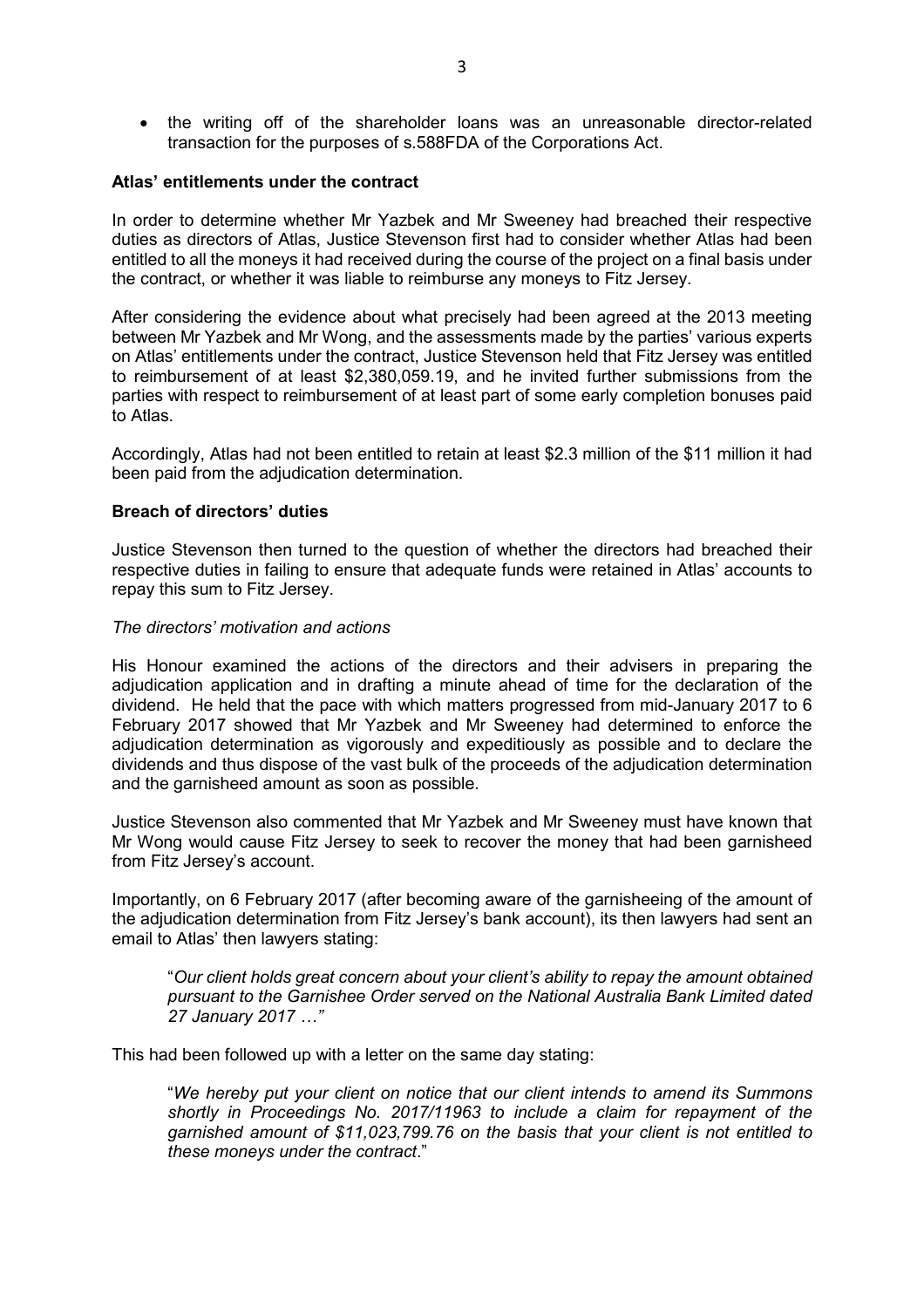This latter correspondence was described in the trial as "the Holland Letter".

Justice Stevenson also noted that Mr Yazbek in particular was an experienced construction contractor who must have had knowledge of the interim nature and effect of any payment made under the SOP process.

His Honour held that in these circumstances Mr Yazbek's and Mr Sweeney's motivation in declaring and paying the dividends was to remove funds from Atlas before Fitz Jersey could further progress the claim they understood that it was bound to make to recover the garnisheed amount, being foreshadowed in the Holland Letter and in the earlier email from Ms Holland.

#### *Reliance on advice*

In their defences, the directors had pleaded that they had relied on advice they had received from Atlas' then lawyers and its accountant when deciding to declare and pay the dividends.

However, Justice Stevenson found that Mr Yazbek and Mr Sweeney understood that the payment to Atlas was interim and provisional and that Fitz Jersey could make a claim under the contract, and further that they did not seek, and Atlas' lawyer did not give, specific advice about that matter.

Justice Stevenson also concluded that on the evidence the accountant did not actually give any advice on whether Atlas was able to pay the dividends.

Accordingly, this part of the directors' defence failed.

#### *Recognition of the garnisheed moneys in Atlas' accounts*

Section 254T of the Corporations Act provides that a company must not pay a dividend unless the company's assets exceed its liabilities immediately before the dividend is declared, and the payment of the dividend does not materially prejudice the company's ability to pay its creditors.

Therefore, it was necessary for the Court to determine how the garnisheed funds should properly have been recognised in Atlas' financial accounts.

The accounting experts qualified by the parties agreed that if the garnisheed amount could not be recognised as revenue, then Atlas could treat it as an asset (cash at bank) but would also have to book a corresponding liability being "deferred revenue". This would mean that Atlas' assets would not have exceeded its liabilities and it would not have been permitted to pay dividends.

The question therefore was whether the garnisheed amount should have been recognised as revenue.

Fitz Jersey had submitted that Australian Accounting Standard AASB 111 (Construction Contracts) had applied to the amount received under the adjudication determination. The directors had contended that it did not so apply.

AASB 111 provides that for an amount received under a construction contract to be recognised as revenue, one of the following needs to have occurred:

- (a) the payment is made under the agreed fixed price or payment terms of the contract;
- (b) if it is for a claimed variation: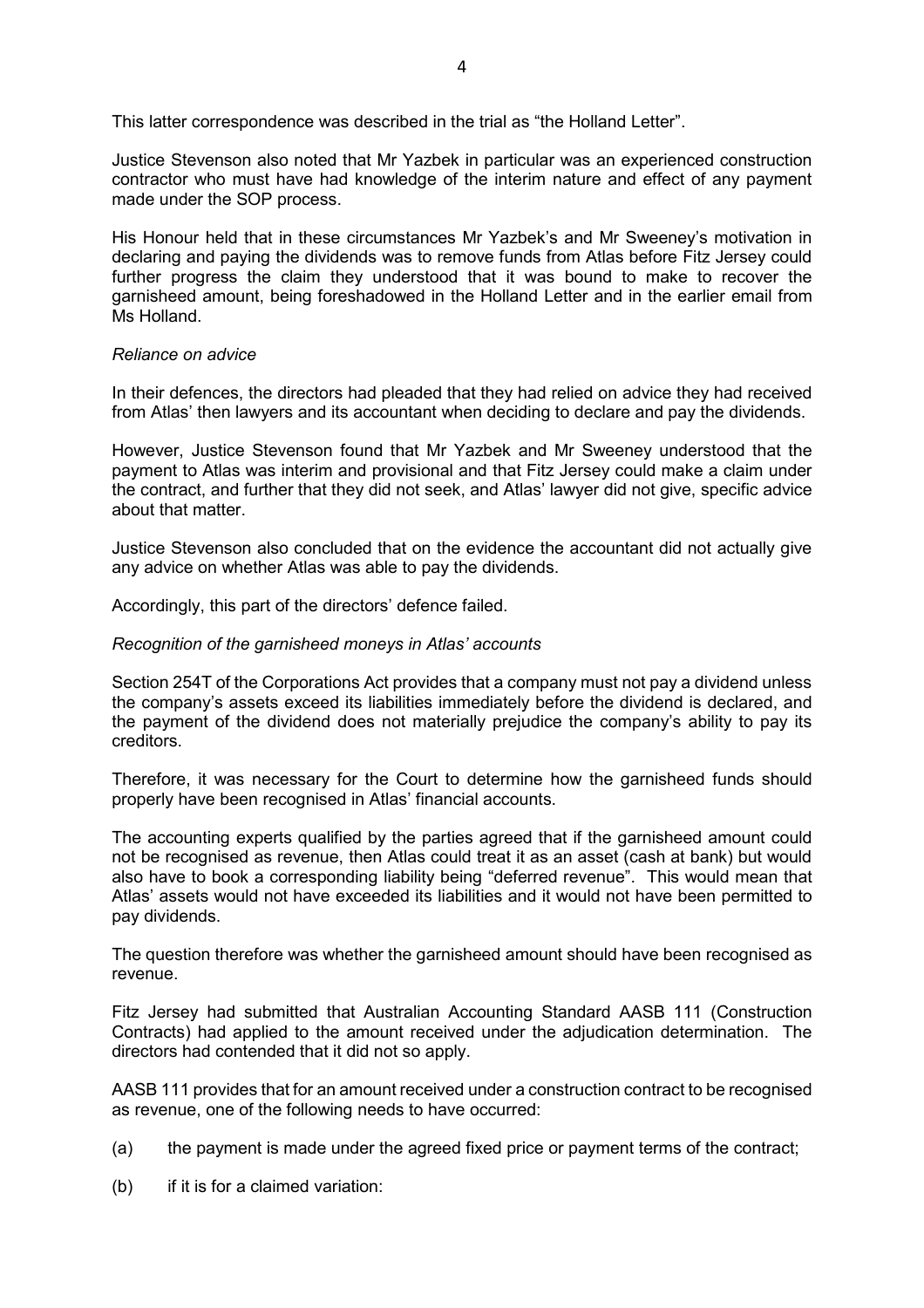- (i) negotiations with the principal on its liability to pay the amount of the variation must have advanced to a stage whereby it is probable that the principal has accepted its liability; and
- (ii) the quantum of the principal's liability must be capable of being measured reliably.

The expert qualified by the directors had accepted that AASB 111 applied to the Atlas contract but had provided an opinion that a payment to a contractor under the SOP process was equivalent to a payment following a final determination of the contractor's rights under the contract, and thus the adjudication process had the effect of "*exhausting all the processes that the building contract allows*". However, Justice Stevenson noted that this was not an accurate understanding of the effect of the SOP process.

Accordingly, Justice Stevenson held that the requirements of AASB 111 had not been satisfied, with the result that the garnisheed amount should have been treated as revenue with a corresponding liability also recorded, and thus as at 6 February 2017 Atlas did not have assets exceeding its liabilities sufficient to allow payment of the dividends.

## *Was Fitz Jersey a "creditor" of Atlas as at 6 February 2017?*

The directors had argued that since Fitz Jersey had not actually made a claim for repayment of the garnisheed amount by 8 February 2017 when the dividends had been paid, it was not a "creditor" for the purpose of s.254T.

However, Justice Stevenson disagreed. The amount received by Atlas under the SOP Act had been considerably in excess of its entitlement under the contract and since all payments to Atlas were on account only, Fitz Jersey was entitled to be repaid this excess (a claim which was preserved by s.32 of the SOP Act).

In particular, his Honour noted that Fitz Jersey's entitlement to make a claim under s.32 had by 8 February 2017 already accrued. There was nothing more that needed to occur to perfect Fitz Jersey's entitlement to bring its s.32 claim apart from it obtaining documents from Atlas to enable it to know the true extent of that claim and how to frame it. The events giving rise to the claim had occurred prior to Atlas' receipt of the garnisheed amount, and the time during which Fitz Jersey was required to bring the claim had started running well before Atlas had received the garnisheed amount.

Accordingly, Fitz Jersey was a creditor of Atlas on the date that the dividends were paid.

## *The need for affirmative satisfaction*

Justice Stevenson noted that in relation to provisions of the Corporations Act (other than s.254T) it had been held that a company will not be able to take the proscribed action unless affirmatively satisfied that taking action will not so prejudice its ability to pay its creditors.

In his Honour's opinion, the language used in s.254T which, if anything, was stronger than that used in the other relevant provisions of the Corporations Act, was itself sufficient to compel the same conclusion.

Accordingly, the effect of s.254T was that unless it can be affirmatively said by a company that the declaration of a dividend will not materially prejudice its ability to pay its creditors, the payment of the dividend is prohibited.

Justice Stevenson thus concluded that: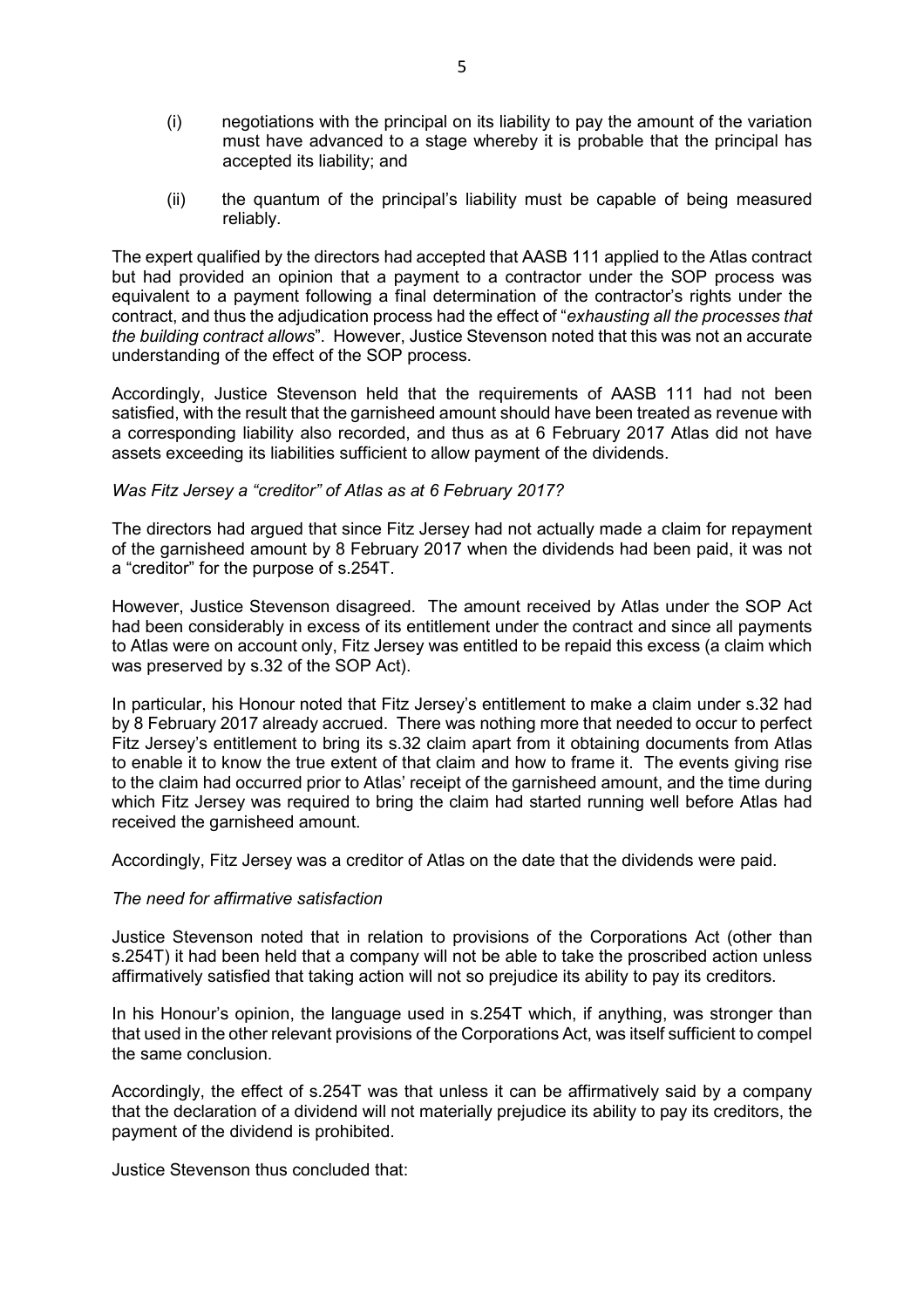- Fitz Jersey was a creditor of Atlas when the dividends were paid on 8 February 2017;
- it was obvious that the dividend payments did, as a matter of fact, materially prejudice Atlas' ability to pay Fitz Jersey whatever amount Fitz Jersey might ultimately prove to be its entitlement under the contract (being the excess already paid to Atlas);
- for that reason alone Atlas was not entitled to pay the dividends; and
- further, Mr Yazbek and Mr Sweeney could not have been affirmatively satisfied that the payment of the dividends would not materially prejudice its ability to pay its creditors, and Fitz Jersey in particular.

The directors had argued that their only knowledge of Fitz Jersey's contentions concerning its entitlements under the contract were those revealed in its payment schedule and adjudication response submissions.

However, his Honour pointed out that the directors:

- knew that the payment Atlas had received by way of garnisheed funds was an interim or provisional payment;
- on receipt of the 5 February 2017 email and the Holland Letter, knew that Fitz Jersey's position was that it was entitled to recover the garnisheed amount;
- knew that Mr Wong would "*make our life hell*" following payment of the garnisheed amount;
- knew that Mr Wong had the financial resources to cause Fitz Jersey to prosecute such case as it had under the contract to recover the garnisheed amount;
- must have known that Mr Wong would cause Fitz Jersey to take all steps available to it to recover the garnisheed amount;
- had resolved to declare the dividends urgently, as soon as the garnisheed amount cleared, in circumstances where neither shareholder had urgent need for the funds;
- had resolved to declare the dividends with the object of removing funds from Atlas before Fitz Jersey could progress the claim foreshadowed in the Holland Letter;
- were going to pay the dividends "no matter what";
- had obtained no legal advice about the declaration of the dividends and had obtained only procedural advice from their accountant;
- had not sought legal advice as to Atlas' ultimate entitlement to retain the garnisheed amount; and
- knew that since Atlas had effectively stopped trading after completing the Mascot project it had no significant source of future income following payment of the dividends.

Accordingly, Mr Yazbek and Mr Sweeney could not have had the requisite level of satisfaction that payment of the dividends would not materially prejudice Atlas' ability to pay its creditors while there was any significant uncertainty regarding the position vis-à-vis Fitz Jersey.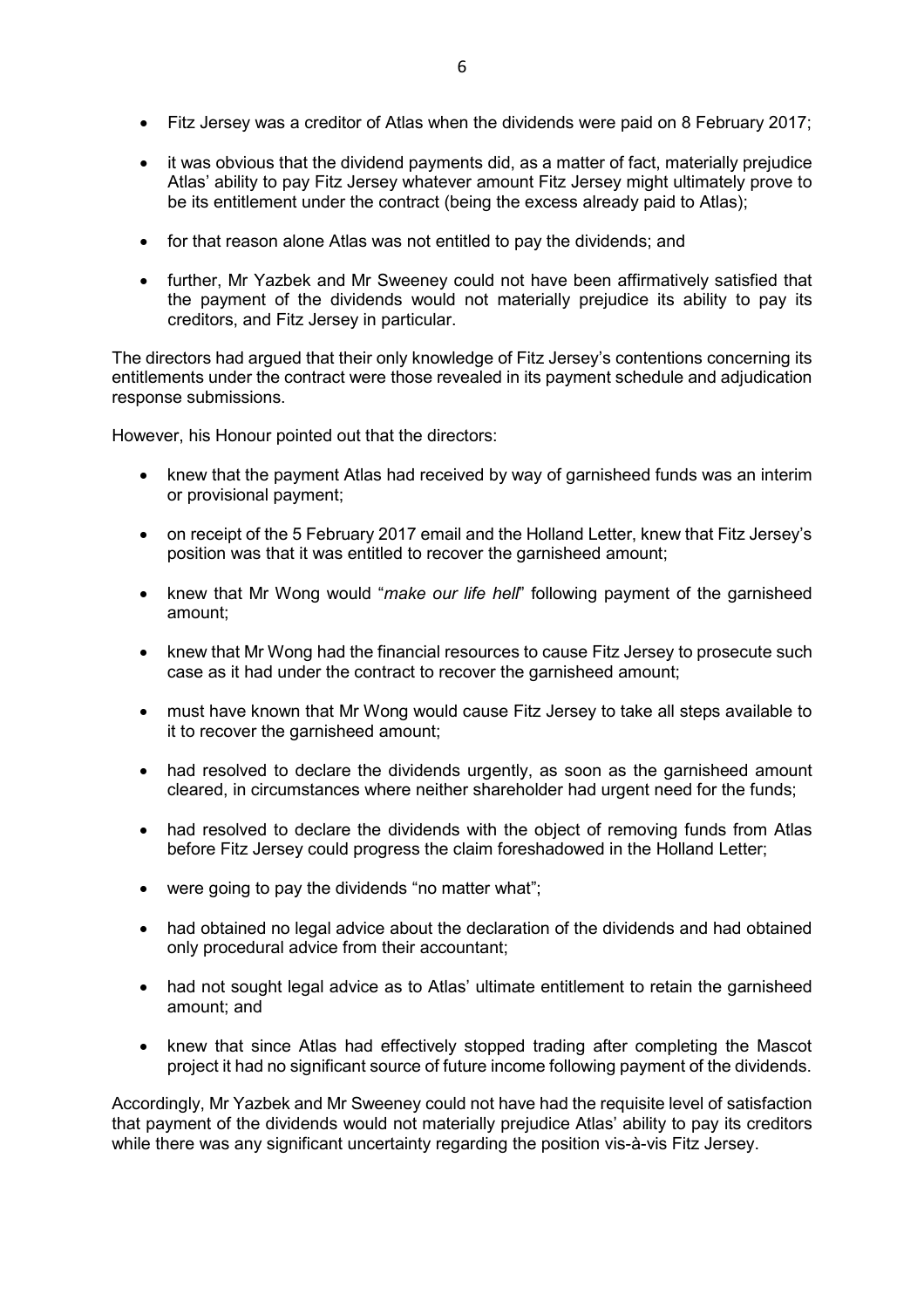Consequently, Mr Yazbek and Mr Sweeney had breached each of their directors' duties under the Corporations Act including the proscriptive and fiduciary duty not to act in conflict.

# *What should the directors have done (the counterfactual)?*

The directors had submitted that Atlas should not have had to wait for the six years limitation period applicable to Fitz Jersey's claim to expire before being able to declare and pay dividends.

However, Justice Stevenson pointed out that there were various steps Atlas could have taken, including:

- giving Fitz Jersey notice of its intention to declare the dividends and thereby giving Fitz Jersey the opportunity to seek injunctive relief;
- seeking directions in the 2017 proceedings that Fitz Jersey make its claim under the contract within a designated time period;
- seeking to have Fitz Jersey's claim expedited under the Uniform Civil Procedure Rules.

# **Claim under s.37 of the Conveyancing Act**

Section 37 of the Conveyancing Act provides that "*every alienation of property … with intent to defraud creditors, shall be voidable at the instance of any person thereby prejudiced*".

It was common ground that the payment of the dividend was an alienation of property for the purpose of s.37.

On the basis of his previous findings that there was no pressing need to declare the dividends but such a declaration was made in great haste, and that the directors' motivation was to remove funds from Atlas before Fitz Jersey could make the claim foreshadowed in the Holland Letter, Justice Stevenson held that the payment of the dividends was made with the intention to defraud its creditor, Fitz Jersey, within the meaning of s.37.

Consequently, Justice Stevenson stated that he intended to make orders avoiding the payment of the dividends and causing them to be "restored" to Atlas for disposal by the liquidator.

## **Conclusion**

While Justice Stevenson's findings in this case were based on the specific circumstances of the dividend payments made by Atlas, the principles apply equally to all moneys received by construction contractors under the SOP processes.

It is extremely important that recipients of SOP funds understand that while they are entitled to use these funds in the usual course of their business (such as paying their subcontractors and suppliers), they may not be entitled to treat such moneys as revenue without recognising a corresponding liability in their financial accounts. As was evident in Atlas' case, this affects the entitlement of a company to pay dividends to its shareholders.

Further, if the company has received notice that the payer of the SOP funds disputes the contractors to retain those funds on a final basis under the contract, the directors would be prudent to obtain comprehensive legal advice about the company's final entitlements.